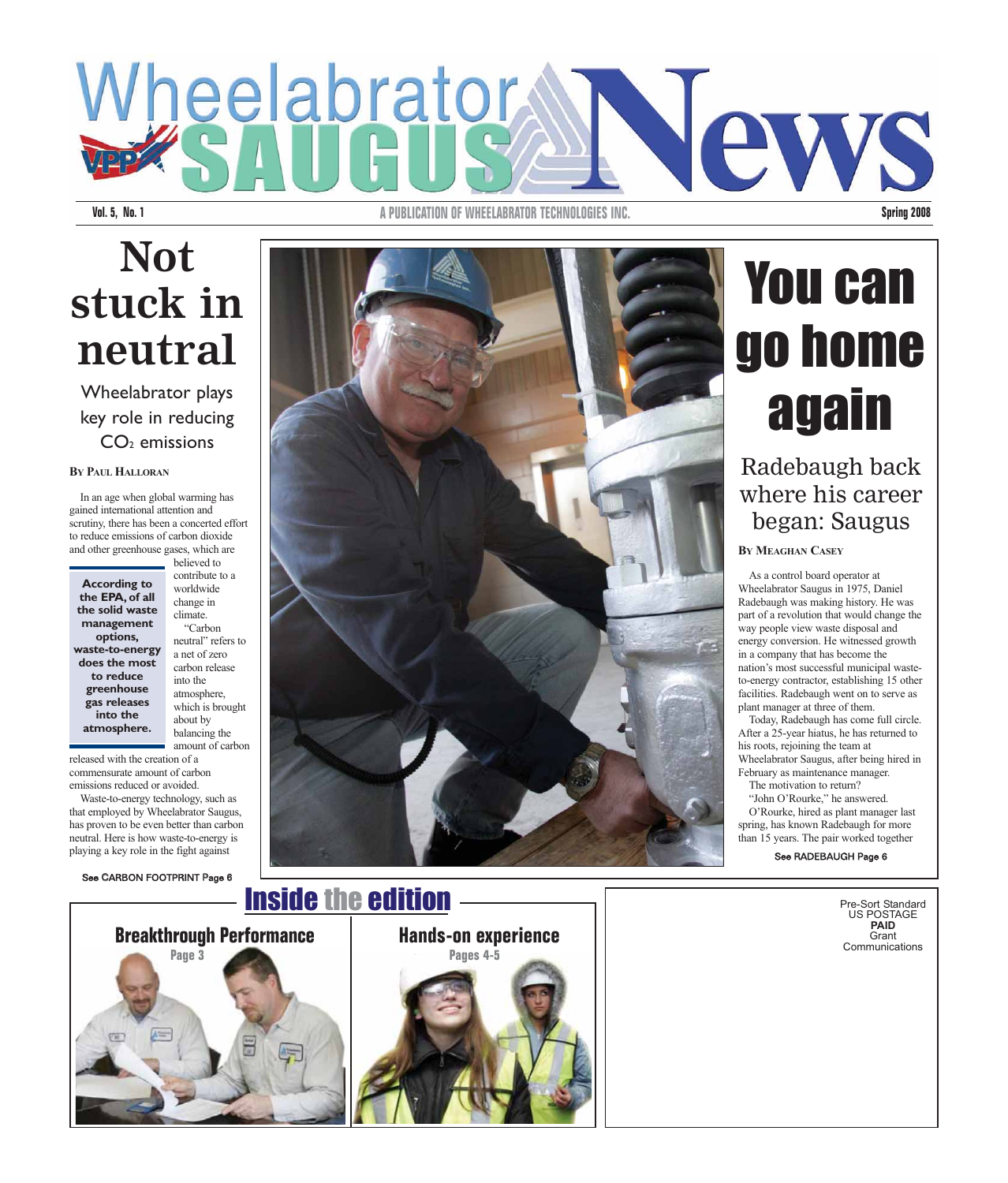## We had to let off some steam



#### **JOHN O'ROURKE**

#### ,,

Please be assured that Wheelabrator takes seriously its commitment to being a good neighbor in Saugus and we remain committed to providing safe, environmentally sound waste disposal and production of clean energy.

In the first two weeks of May, our plant underwent repairs and maintenance to both boilers and maintenance to the steam turbine generator that produces electrical energy. The work on the steam turbine takes place approximately once every five years.

While the turbine was out of commission for maintenance, the steam that would normally be sent to the turbine to power it was vented through the roof of the plant. The steam is pure water that is produced when water is heated by the boilers used to process waste.

It is important to note that there were no pre-existing problems with the turbine; rather, this was scheduled maintenance.

We were made aware that the noise produced by the venting of the steam may have caused an inconvenience for some nearby residents, and for that we apologize. We did take steps in advance to mitigate the noise by installing silencers on the vent exhaust system. Unfortunately, that was not enough to avoid the noise becoming an issue.

I have been asked why the noise had not been a problem in past years during turbine generator outages. We had formerly used a drag valve venting system, but we had problems with that system and had to switch to an ERV (Energy Recovery Ventilator) system. We had full confidence that this system would operate with no problems.

Once the system was put into operation, we discovered there was a change in the audible pitch resulting from the use of the ERV system. At that point, we were not able to revert to the drag valve system or bring in another technology to prevent this audible change.

When we discovered the problem we reached out to public officials, responded to questions and complaints directed to the plant and placed newspaper ads to keep residents informed on what was happening. The work, which began on May 3, was completed in two weeks.

Going forward, we have engaged the services of a noise expert to consult with us and we will explore alternative technology to avoid a reoccurrence of this problem.

Please be assured that Wheelabrator takes seriously its commitment to being a good neighbor in Saugus and we remain committed to providing safe, environmentally sound waste disposal and production of clean energy.

Thank you for your understanding.

*John O'Rourke is plant manager at Wheelabrator Saugus.*



Workers perform maintenance work at Wheelabrator Saugus.

#### Wheelabrator News

A PUBLICATION OF: Wheelabrator Saugus, J.V.

H. Bruce Manning Regional Vice President

> John O'Rourke Plant Manager

Wheelabrator Saugus, J.V. 100 Salem Turnpike Saugus, MA 01906

> Tel. 781-233-7600 Fax 781-231-2793

> > abratortechnolog



GRANT COMMUNICATIONS CONSULTING GROUP 781-598-8200 mail: gccg@grantgroup.cor

## **Taste for Education**

SBEC holds annual fundraiser for Saugus Public Schools

#### **BY MEAGHAN CASEY**

More than 300 people came together in support of the Saugus Public Schools at the 16th Annual Taste for Education.

Held on April 28 at the Danversport Yacht Club, the event was organized by the Saugus Business Education Collaborative (SBEC). Since its founding in 1992, the SBEC has raised more than \$250,000 for the Saugus Public Schools and has successfully promoted the involvement of community and business leaders in the academic development of the town's students.

As an active participant, Wheelabrator Saugus has a hand in most of the SBEC's fundraising efforts and is represented by Linda Sapienza, director of community relations for Wheelabrator Technologies. Sapienza plays a direct role in SBEC programs such as the Adopt-a-School partnership with the Waybright School, funding and participating in literacy programs, field days and other enrichment activities.

Proceeds raised during the Taste for



Students from the Saugus High School jazz band performed at the annual Taste for Education event.

Education will be used to fund mini-grants for Saugus teachers and to restore and fortify programs in the Saugus Public Schools. The 2007 event brought in more than \$15,000.

This year's fundraiser featured cuisine donated by area restaurants and caterers, including the Hilltop, Kowloon, Prince, Border Café, Danversport Yacht Club, Kelly's Roast

Beef, Nick's Place, Fuddruckers, North End Café, Avellino's Ristorante, Piantedosi Baking Co., Out of Asia, A Sweet Deal, Tumble Inn, Focaccia Ristorante, Edible Arrangements and Starbucks. DJ Mike Gallant of Perfect Parties and the Saugus High School Jazz Band provided the entertainment. Guests also enjoyed raffle prizes, as well as silent and live auctions.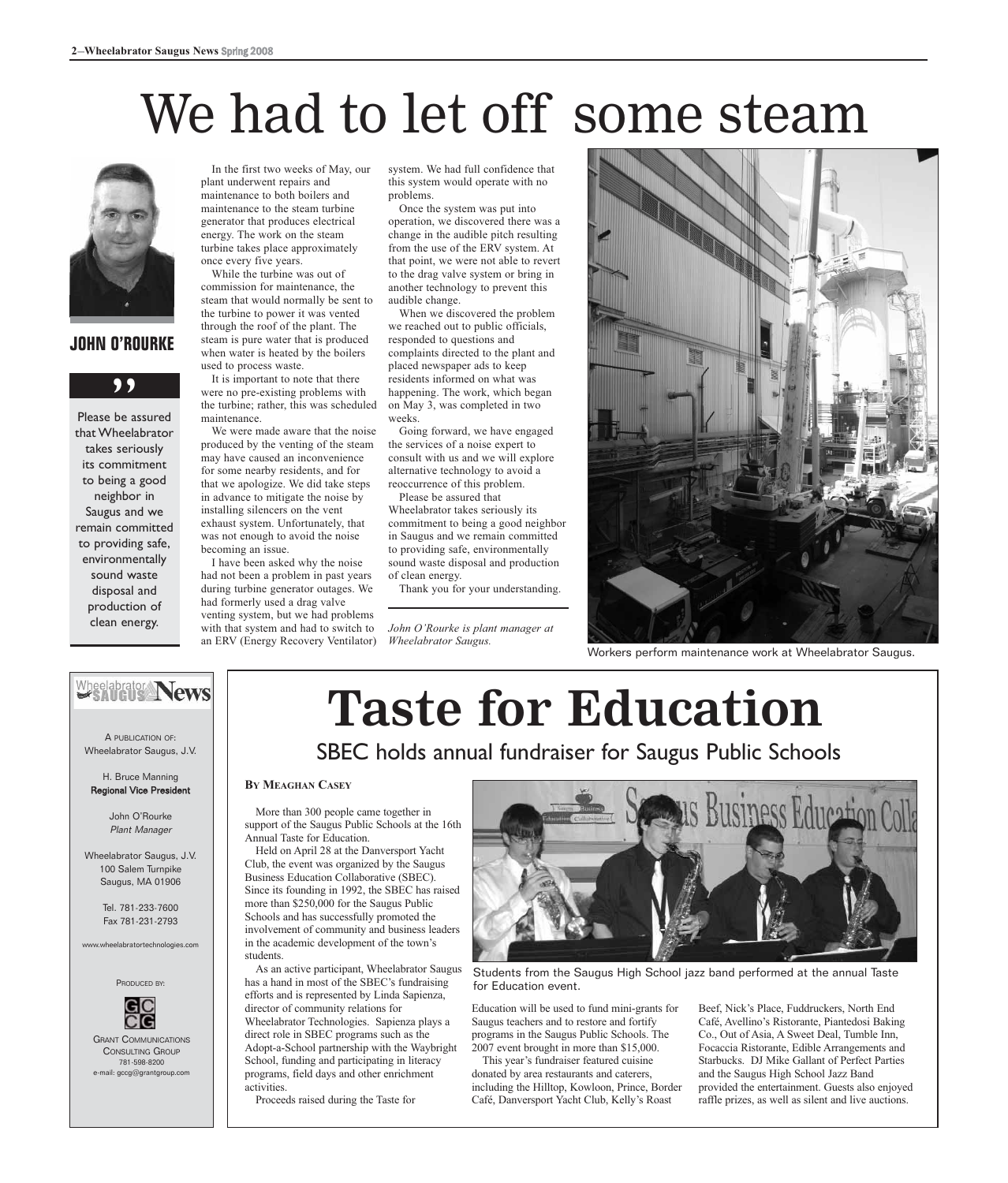

Wheelabrator Saugus Breakthrough Performance Leadership team leaders, from left, John O'Rourke, Bob Faia, Bill Hoen, Ed McCarthy and Dan Radebaugh.

#### **Breakthrough Performance** The team members are also responsible for providing Wheelabrator builds leaders through

## strong communication and team spirit

#### **BY MEAGHAN CASEY**

As part of Waste Management's Breakthrough Performance Leadership (BPL) program, employees at Wheelabrator plants are learning that operational success is best achieved through communication and team spirit.

BPL is a program that will engage employees by implementing systems to help them perform the best they can and by developing strong leaders.

"It's how we develop the best people to go along with the best data and best assets," said Waste Management CEO David Steiner. "BPL is a way of investing in our employees' development and showing that we care about them."

Wheelabrator Westchester (NY) was chosen to spearhead the pilot program last year for Wheelabrator Technologies, a wholly-owned subsidiary of Waste Management.

"From Westchester, some of the results include setting

goals and expectations for 2008 and increasing communications between departments using a site within the local network, similar to a blog," said former Wheelabrator

Westchester plant manager Tom Maillet. "BPL helped me recognize that we were taking some of the basics for granted as a team."

Maillet is now implementing the program at nine Wheelabrator facilities, including the Saugus plant. Full implementation of BPL will occur at all sites by the end of the year.

In Saugus, BPL teams, led by employees Ed McCarthy, Scott Manning, Richard Zwicker and Bob Faia, are working to improve the efficiency and reliability of boiler operations, planned outages and plant safety. Team members have attended formal training sessions and have held meetings for employees to identify opportunities and solve issues that affect customers as well as employees.

performance management feedback, coaching employees to apply the skills and knowledge learned in training, interpret operational data, view the organization as a total system and not just their individual jobs; and engaging employees to improve satisfaction, loyalty and retention.

The first wave of BPL kicked off in Saugus earlier this year and has consisted mainly of information gathering. The

second phase will incorporate action planning and execution to drive results. Each year, refresher training will take place as needed, and an employee survey will be repeated. The process is intended to create an annual rhythm that will permanently change the way employees think about performance and improvement. The overall program is expected to reach 10,000 employees this year.



**BPL** is a way of *investing in our employees' development and showing that we care about them.*

**David Steiner Waste Management CEO**



Operating since 1975, this landmark facility is the United States' first commercially successful waste-to-energy facility. The Saugus facility processes up to 1500 tons per day of municipal solid waste from Saugus and surrounding communities.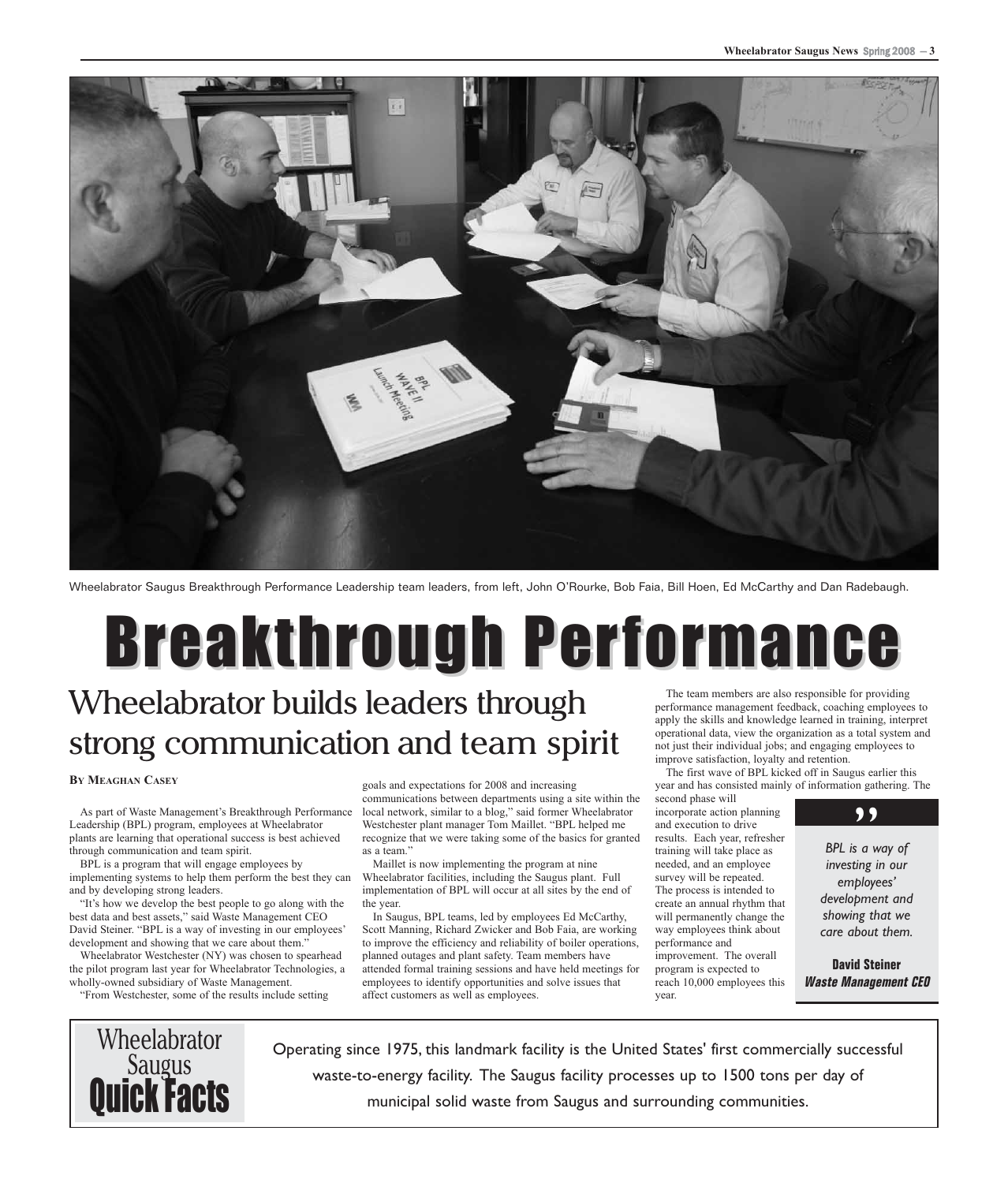

Operations Manager Bill Hoen chats with Saugus High student Michelle Mytkowicz and Saugus Solid Waste and Recycling Inspector Lorna Cerbone on Shadow Day at the plant.

#### **BY MEAGHAN CASEY**

Donning hard hats and safety vests, a trio of Saugus High School seniors experienced first-hand the environmental and engineering responsibilities at Wheelabrator Saugus.

The students participated in Saugus High's Shadow Day, which provides seniors with the opportunity to follow a mentor for the day and get a glimpse of a specific profession. The annual event faced a two-year lapse from 2006-2007 due to budget cuts in the school department. Wheelabrator campaigned to revive the program and financially support it through the Saugus Business Education Collaborative.

Students visited a variety of public and private offices, including Town Manager Andrew Bisignani, Solid Waste and Recycling Inspector Lorna Cerbone, the Saugus Police and Fire departments, Brigham and Women's Hospital, Rossetti Insurance, and other local businesses and organizations.

At Wheelabrator, seniors Jean Friend, Iva Kokoshi and Katie Guarino toured the facility, visiting the control room and witnessing the process of converting trash to energy. The experience was eye-opening.

"We talked about the options that are potentially out there for them, and they got a feel for some of the jobs they're interested in," said Hoen. "Hopefully they enjoyed the experience."

"I kind of knew about Wheelabrator, but I had never visited or been on

"I took environmental science as an elective last year, and basically became infatuated with it," said Guarino. "I kind of want to go into the law aspect of it, or health."

tour," said Friend. "I didn't know there were engineers here. I thought they just burned trash, but it's really very complex."

"I couldn't believe how much man-power it takes," said Kokoshi. "Everything that goes into it, it's more than meets the eye."

Friend and Kokoshi, who are interested in the field of engineering, shadowed Operations Manager Bill Hoen. Friend, vice president of the National Honor Society, hopes to pursue a degree in chemistry or chemical engineering next year, while Kokoshi will focus on mechanical engineering or physics.

"The first time I took chemistry, I was hooked," said Friend. "I like being able to fix things with limited supplies. I've always preferred the sciences."

"Just to know how things work is a fascination for me," said Kokoshi, who was born in Albania and moved to the U.S. nine years ago. She has

excelled at Saugus High and currently serves as a peer mediator and vice president of Model United Nations.

Hoen reviewed the different engineering aspects of Wheelabrator's operations. With Kokoshi, he went over construction plans, while Friend had the opportunity to visit the plant's water lab.

Guarino, who hopes to pursue environmental science, shadowed Bob Faia, director of environmental health and safety.

With Faia, Guarino learned about continuous emission monitoring, Massachusetts waste bans and what Wheelabrator does to protect the environment and provide a safe workplace for its employees.

"I think it's a great program, and hopefully a learning experience for them," said Faia. "Any chance to put them in the environment of a field they're interested in is very beneficial."



Saugus High student Michelle Mytkowicz and Saugus Solid Waste and Recycling Inspector Lorna Cerbone check out a boiler during a plant tour.

## The shadows know Saugus students experience Wheelabrator



Control Room Operator Tom Rogers explains his role at the Wheelabrator plant to Saugus High School students on Shadow Day.



Saugus High School students, from left, Iva Kokoshi, Jean Friend and Michelle Mytkowicz listen to a presentation at the Wheelabrator Saugus Plant.



Saugus High School students, from left, Jean Friend, Iva Kokoshi and Katie Guarino view monitors in the control room.



Operations Manager Bill Hoen shows Saugus High students how energy is made at Wheelabrator Saugus.

Saugus High students, from left, Katie Guarino, Iva Kokoshi, Jean Friend, Laura Mytkowicz and Michelle Mytkowicz are geared up for Shadow Day.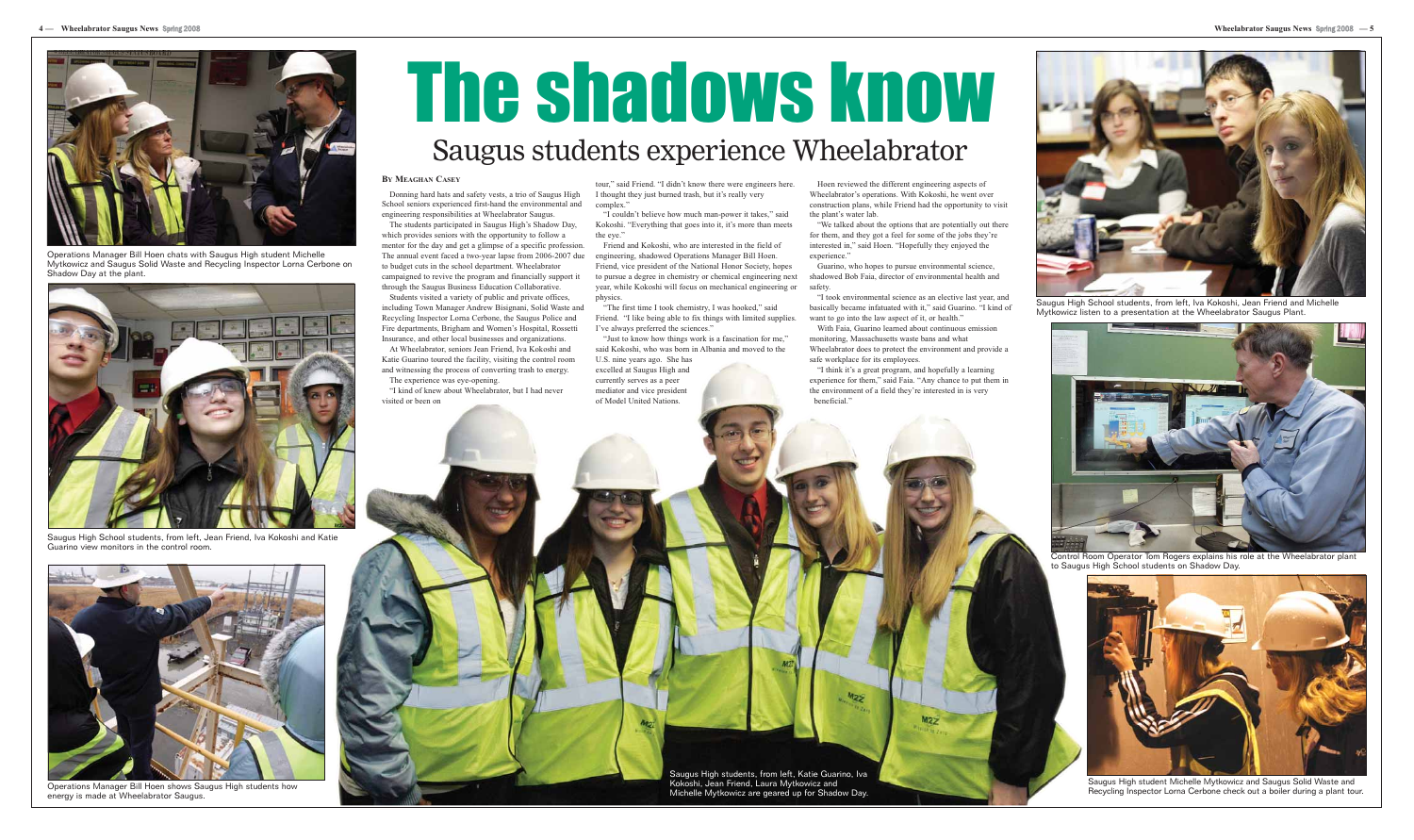#### Unsung Heroes Saugus students recognized by SBEC

Nine Saugus students were recognized this spring as Unsung Heroes by the Saugus Business Education Collaborative (SBEC) at a ceremony held at Prince Restaurant.

The students, representing each of the Saugus Public Schools, were honored during the fourth annual awards ceremony for their academic efforts and contributions to their school community. The award encompasses the following criteria: consistent/persistent academic effort, exemplary character, mature behavior, outgoing personality and good citizenship.

This year's Unsung Hero Award recipients included:

Shaun Viele, Lynnhurst Elementary School; Olivia Farmer, Oaklandvale Elementary School; Danielle Strangie, Waybright Elementary School; Edward Bukirch and Caroline Orlando, Veterans Memorial Elementary School; Catalina Sierra and Christopher McCarthy, A.J. Belmonte Middle School; and Daniel Freehling and Sarah Krasowski, Saugus High School.

Wheelabrator Saugus, represented by Linda Sapienza, SBEC board member and director of community relations for Wheelabrator Technologies, provided funding for the trophies and gift bags.

"These students are an asset to their school and to the community," said SBEC President Christine Wilson.



SBEC Chair Christine Wilson, front row, left, congratulated Unsung Hero award recipients: front from left, Edward Bukirch, Shaun Viele, Olivia Farmer, Caroline Orlando and Danielle Strangie; back row, from left, Catalina Sierra, Daniel Freehling, Superintendent Dr. Keith Manville, Wheelabrator Saugus Plant Manager John O'Rourke, Sarah Krasowski, and Christopher McCarthy.

#### Wheelabrator plays key role in reducing  $CO<sub>2</sub>$  emissions

#### CARBON FOOTPRINT: from Page 1

global warming: The trash that is burned by waste-to-energy facilities is comprised primarily of biomass organic material — i.e. food, wood and paper. The combustion of that type of material counts as zero carbon emissions.

Trash that is sent to waste-to-energy plants also includes plastics, textiles and other materials made from petroleum. They create carbon dioxide when burned, but only a small percentage of waste-to-energy's direct emissions fall into that category.

Waste-to-energy plants such as Wheelabrator Saugus help avoid release of greenhouse gas emissions in three ways. First, waste-to-energy plants generate electricity by using the heat from the combustion of the trash to create steam in highefficiency boilers. The steam in turn powers electric generators. Producing electricity with trash avoids the greenhouse gas emissions associated with conventional electric power plants, which typically burn coal or oil.

Second, the trash that is converted into energy in a wasteto-energy plant, having already been subjected to recycling by households and businesses, would either go to a waste-toenergy plant or landfill. Waste that is placed in a landfill decomposes over time, creating methane gas, which is 23 times as potent a greenhouse gas than carbon dioxide. Even well controlled landfills that collect the gas and use it to create electricity are not able to collect 100 percent of the methane. This uncaptured methane, however small a quantity, would be released as a greenhouse gas emission.

Finally, waste-to-energy plants also avoid greenhouse gas emissions by recovering ferrous metals, such as iron and steel, protect the environment. from ash residue left after combustion of the trash. These

metals are sent off to recycling facilities. Making new iron and steel from that recycled material results in less carbon dioxide emissions.

The net effect of waste-to-energy technology when it comes to greenhouse gas emissions is that for every ton of municipal solid waste that is converted into electricity at a waste-to-energy plant, approximately one ton of greenhouse gases, i.e., carbon dioxide, is avoided or offset. That figure was arrived at by researchers at universities and the U.S. Environmental Protection Agency (EPA).

Using this rule of thumb, in 2007, Wheelabrator Saugus was responsible for the avoidance of approximately 370,000 tons of greenhouse gas emissions. Company-wide, Wheelabrator-operated waste-to-energy plants were responsible for avoiding the production of more than seven million tons of greenhouse gases.

According to the EPA, of all the solid waste management options, waste-to-energy does the most to reduce greenhouse gas releases into the atmosphere. Industry wide, waste-toenergy plants annually prevent the release of more than 30 million tons of greenhouse gases such as carbon dioxide.

The U.S. Conference of Mayors supports a seven percent reduction in greenhouse gases from 1990 levels by 2012 and recognizes waste-to-energy technology as a means to achieve that goal. Also, the Global Roundtable on Climate Change has identified waste-to-energy as a means to reduce carbon dioxide emissions as well as methane emissions from landfills.

Being even better than "carbon neutral" is another example of how Wheelabrator and waste-to-energy are helping to

#### Radebaugh back to where it all BY MEAGHAN CASEY **BOUGHAN CASEY** STRUCTILS I CLOGINIZED DY JOLL **began:** Saugus Structrics I Cloginized Dy Soleol; Olivia

#### <u>RADEBAUGH: from Page 1</u>

in Connecticut in the early 1990s.

"There are a lot of unique challenges at this plant and we needed someone with a strong engineering background," said O'Rourke. "I knew Dan would be a perfect fit. He could pick up the intricacies of this facility, come in and hit the ground running."

While the Saugus plant has maintained its original structure, improvements are also evident. Since its early years, Wheelabrator has introduced operational procedures, energy recovery technologies and air quality control systems that have established new standards for reliable design and safe operation.

"I think the biggest changes since I left have been in health and safety," said Radebaugh. "That's a huge plus and it's worked out well for the organization."

Radebaugh first heard about the job opportunities at Wheelabrator in the local news. He was living in Saugus at the time.

"Saugus was the first operating plant in the country," said Radebaugh. "I knew there would be equipment related to highpressure boilers, but the operations were all new and different. It was quite interesting."

After eight years in Saugus, Radebaugh left as shift supervisor. From Saugus, he spent three years as operations manager at the Wheelabrator Westchester County, NY plant. From there, he joined Wheelabrator Millbury in 1986 in preparation for the plant's start-up in 1987. He was in charge of preliminary engineering and

development before the plant went online.

"It was great," said Radebaugh. "I learned a lot about the technical side of the business in Saugus, so I had the practical skills. The most challenging was trying to capture the understanding of the community and overseeing relations with the regulatory agencies."

After three years in Millbury, Radebaugh spent three years in Miami working for a resource recovery facility. He returned to Wheelabrator in 1992 as plant manager in Westchester. He spent three years in Westchester, and was transferred to the Bridgeport, Conn. facility as plant manager. From there, he moved to Wisconsin and



Dan Radebaugh was control board operator in 1975, when Wheelabrator Saugus opened.

worked for an independent power producer for five years before returning to New England and performing independent consultant work.

Radebaugh currently lives in Northwood, NH. A native Floridian, he relocated to Massachusetts after marrying his wife, Mardell, who was born and raised in Saugus. The couple, married for 39 years, met while Radebaugh was a patient at the Chelsea Naval Hospital. They have two sons, Daniel III and Allan. Daniel, diagnosed with cystic fibrosis, has inspired Radebaugh and his wife to become active in fundraising efforts for the local chapter of the Cystic Fibrosis Foundation, which has been the driving force behind the pursuit of a cure. Allan, the youngest, is a crane operator at Wheelabrator Saugus. Following in his father's footsteps, he joined the Wheelabrator family, starting out at the Broward County, Fla. plants and relocating to the Saugus plant eight years ago.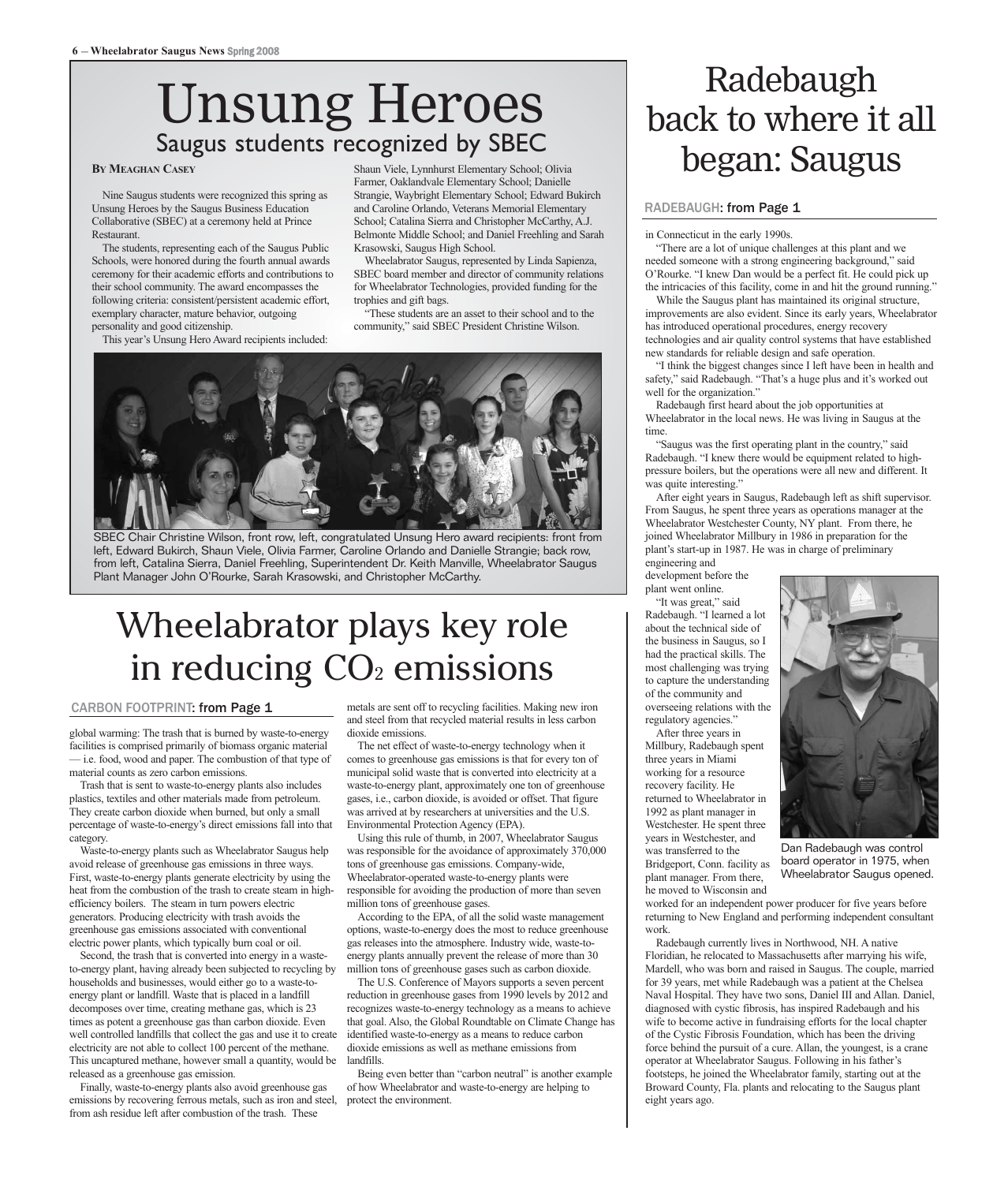

#### And a clean environment for theirs.

Preserving the environment has been part of the goal at Wheelabrator Saugus for the past 33 years.





A Waste Management Company